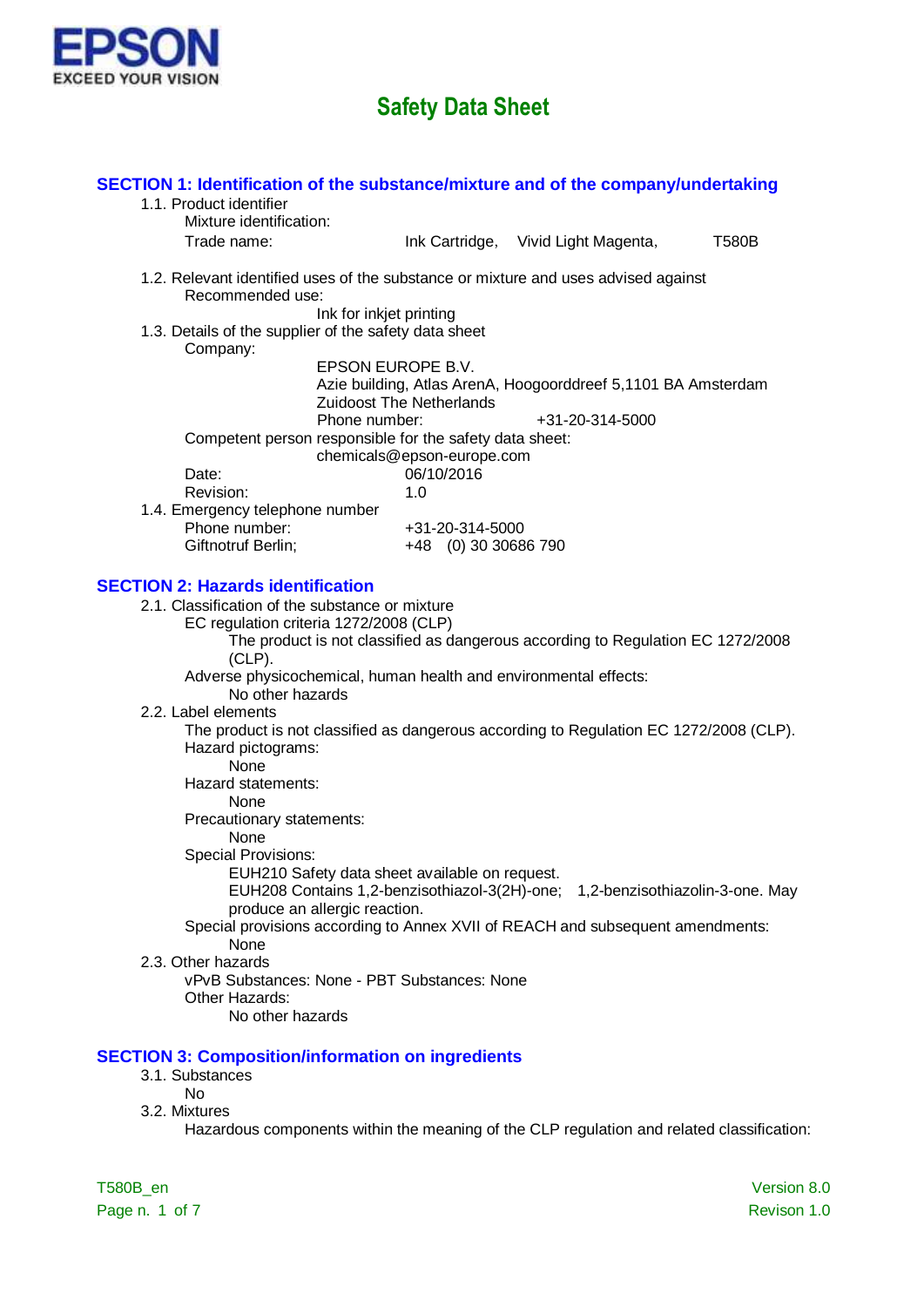

| Qty            | Name                               | <b>Ident. Number</b> |              | <b>Classification</b>                  |
|----------------|------------------------------------|----------------------|--------------|----------------------------------------|
| $50\%$ ~       | Water                              | CAS:                 | 7732-18-5    | The product is not classified as       |
| 65%            |                                    | EC:                  | 231-791-2    | dangerous according to                 |
|                |                                    |                      |              | Regulation EC 1272/2008 (CLP).         |
| $20\%$ ~       | Glycerol                           | CAS:                 | 56-81-5      | The product is not classified as       |
| 25%            |                                    | EC:                  | 200-289-5    | dangerous according to                 |
|                |                                    |                      |              | Regulation EC 1272/2008 (CLP).         |
| $1\% \sim 3\%$ | Triethanol amine                   | CAS:                 | 102-71-6     | The product is not classified as       |
|                |                                    | EC:                  | 203-049-8    | dangerous according to                 |
|                |                                    |                      |              | Regulation EC 1272/2008 (CLP).         |
| $< 0.05\%$     | 1,2-benzisothiazol-3(2             | Index<br>number:     | 613-088-00-6 | $\bullet$ 3.1/4/Oral Acute Tox. 4 H302 |
|                | H)-one;<br>1,2-benzisothiazolin-3- | CAS:                 | 2634-33-5    | $\bullet$ 3.2/2 Skin Irrit. 2 H315     |
|                | one                                | EC:                  | 220-120-9    | 3.3/1 Eye Dam. 1 H318                  |
|                |                                    |                      |              | $\bullet$ 3.4.2/1-1A-1B Skin Sens.     |
|                |                                    |                      |              | 1,1A,1B H317                           |
|                |                                    |                      |              | 4.1/A1 Aquatic Acute 1 H400            |

### **SECTION 4: First aid measures**

- 4.1. Description of first aid measures
	- In case of skin contact:

Wash with plenty of water and soap.

In case of eyes contact:

In case of contact with eyes, rinse immediately with plenty of water and seek medical advice.

In case of Ingestion:

Do not under any circumstances induce vomiting. OBTAIN A MEDICAL EXAMINATION IMMEDIATELY.

In case of Inhalation:

Remove casualty to fresh air and keep warm and at rest.

- 4.2. Most important symptoms and effects, both acute and delayed None
- 4.3. Indication of any immediate medical attention and special treatment needed Treatment: None

### **SECTION 5: Firefighting measures**

- 5.1. Extinguishing media
	- Suitable extinguishing media:
	- Water.
	- Carbon dioxide (CO2).

Extinguishing media which must not be used for safety reasons: None in particular.

- 5.2. Special hazards arising from the substance or mixture Do not inhale explosion and combustion gases. Burning produces heavy smoke.
- 5.3. Advice for firefighters
	- Use suitable breathing apparatus .

Collect contaminated fire extinguishing water separately. This must not be discharged into drains.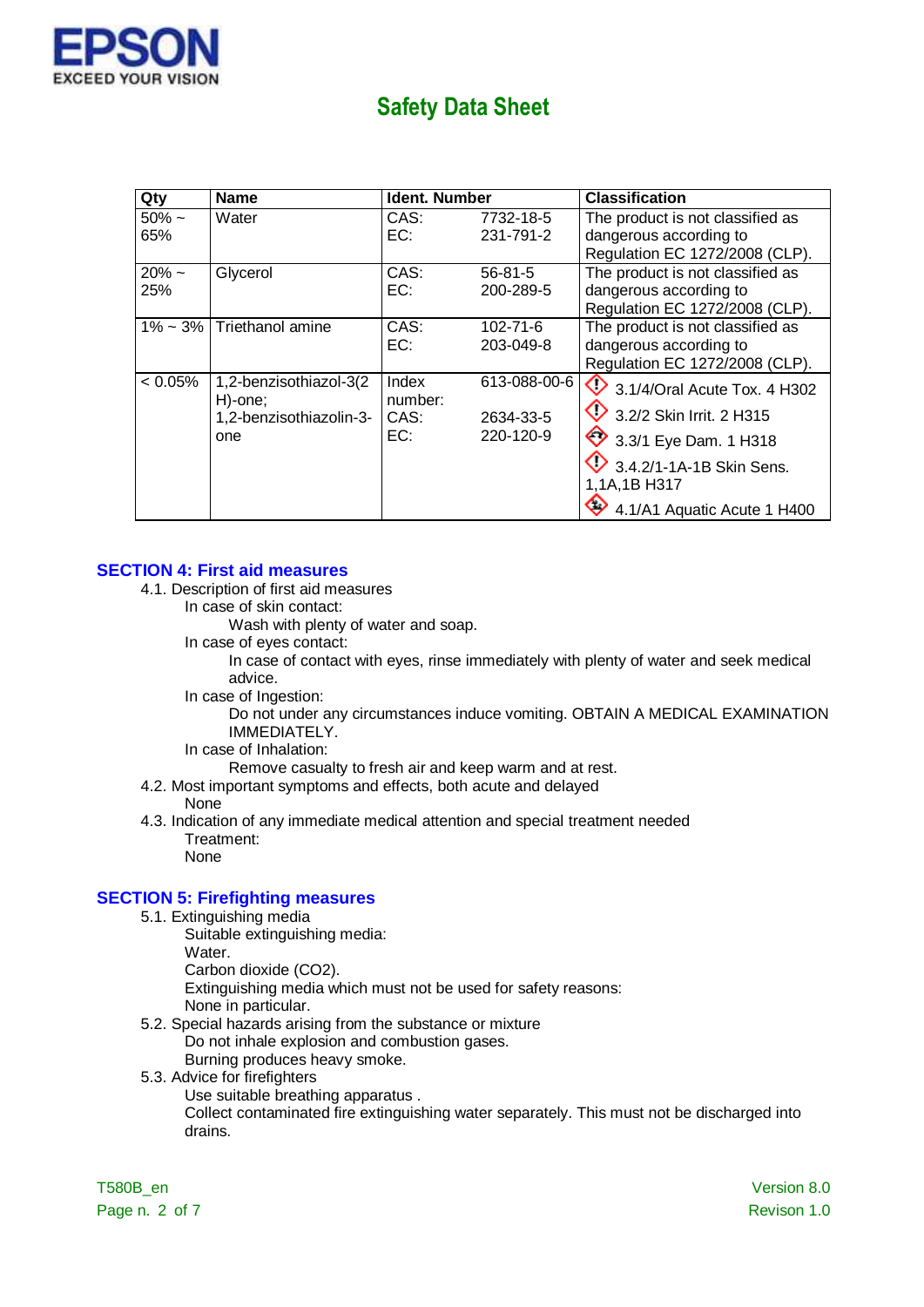

Move undamaged containers from immediate hazard area if it can be done safely.

### **SECTION 6: Accidental release measures**

- 6.1. Personal precautions, protective equipment and emergency procedures Wear personal protection equipment.
	- Remove persons to safety.

See protective measures under point 7 and 8.

- 6.2. Environmental precautions Do not allow to enter into soil/subsoil. Do not allow to enter into surface water or drains. Retain contaminated washing water and dispose it. In case of gas escape or of entry into waterways, soil or drains, inform the responsible authorities.
	- Suitable material for taking up: absorbing material, organic, sand
- 6.3. Methods and material for containment and cleaning up
	- Wash with plenty of water.
- 6.4. Reference to other sections See also section 8 and 13

# **SECTION 7: Handling and storage**

- 7.1. Precautions for safe handling Avoid contact with skin and eyes, inhalation of vapours and mists. Do not eat or drink while working. See also section 8 for recommended protective equipment.
- 7.2. Conditions for safe storage, including any incompatibilities
	- Keep away from food, drink and feed. Incompatible materials: None in particular. Instructions as regards storage premises: Adequately ventilated premises.
- 7.3. Specific end use(s) None in particular

### **SECTION 8: Exposure controls/personal protection**

### 8.1. Control parameters

- Glycerol CAS: 56-81-5
	- OEL Type: OSHA LTE: 5 mg/m3 Notes: PEL, as mist, respirable fraction
	- OEL Type: OSHA LTE: 15 mg/m3 Notes: PEL, as mist, total dust
- DNEL Exposure Limit Values
	- No data available
- PNEC Exposure Limit Values
	- No data available
- 8.2. Exposure controls
	- Eye protection:

Not needed for normal use. Anyway, operate according good working practices. Protection for skin:

No special precaution must be adopted for normal use.

Protection for hands:

#### Not needed for normal use.

- Respiratory protection:
	- Not needed for normal use.
- Thermal Hazards:

# None

- Environmental exposure controls:
	- None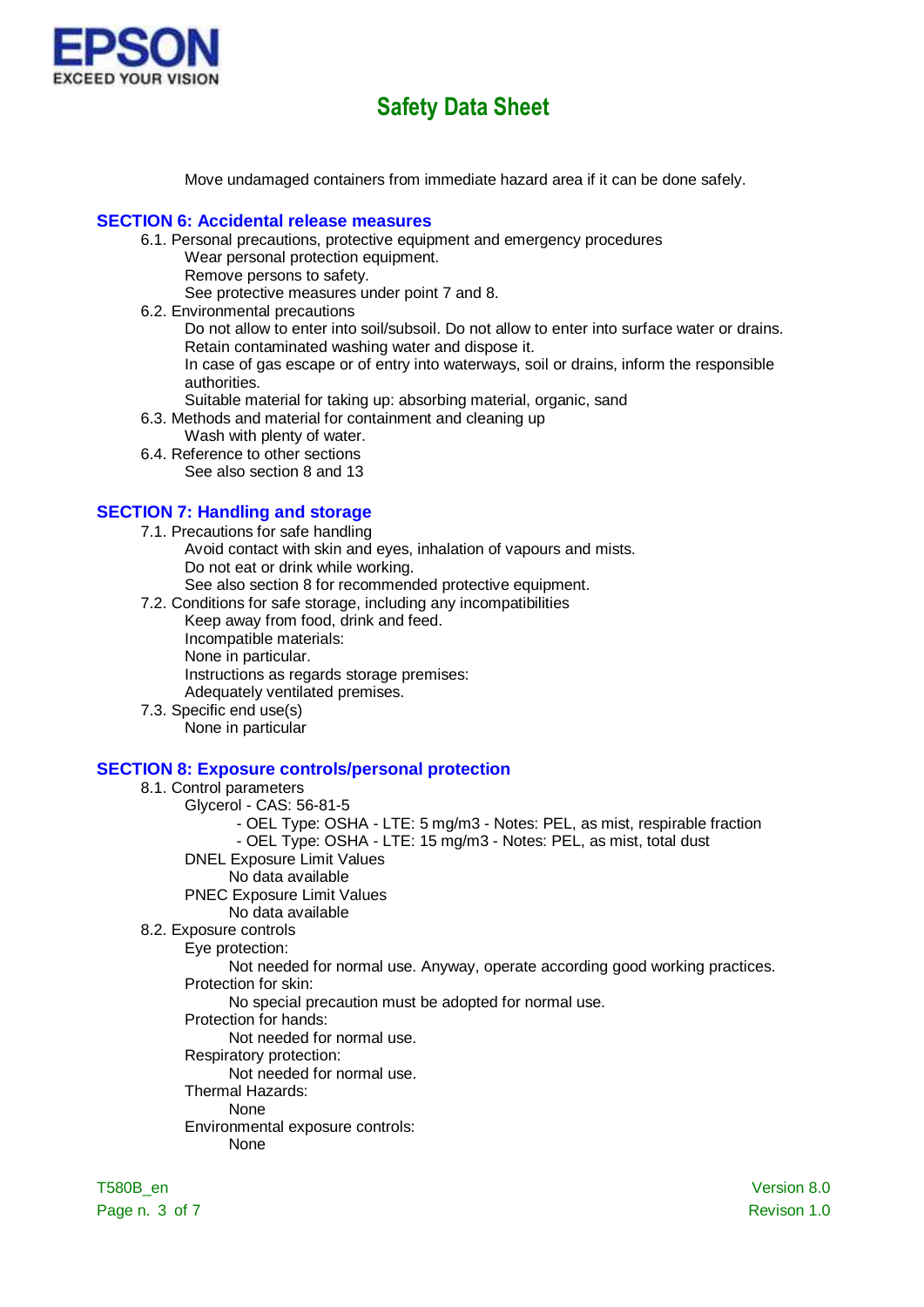

Appropriate engineering controls: .<br>None

# **SECTION 9: Physical and chemical properties**

| 9.1. Information on basic physical and chemical properties |                      |                   |
|------------------------------------------------------------|----------------------|-------------------|
| Appearance and colour:                                     | Light Magenta Liquid |                   |
| Odour:                                                     | Slightly             |                   |
| Odour threshold:                                           | No data available    |                   |
| pH:                                                        | $8.2 - 9.6$          | at 20 $\degree$ C |
| Melting point / freezing point:                            | $-20.9 °C$           |                   |
| Initial boiling point and boiling range:                   | No data available    |                   |
| Solid/gas flammability:                                    | No data available    |                   |
| Upper/lower flammability or explosive limits:              | No data available    |                   |
| Vapour density:                                            | No data available    |                   |
| Flash point:                                               | No data available    |                   |
| Evaporation rate:                                          | No data available    |                   |
| Vapour pressure:                                           | No data available    |                   |
| Relative density:                                          | 1.072                | at 20 $\degree$ C |
| Solubility in water:                                       | Complete             |                   |
| Solubility in oil:                                         | No data available    |                   |
| Partition coefficient (n-octanol/water):                   | No data available    |                   |
| Auto-ignition temperature:                                 | No data available    |                   |
| Decomposition temperature:                                 | No data available    |                   |
| Viscosity:                                                 | < 5 mPa∙s            | at 20 $\degree$ C |
| Explosive properties:                                      | No data available    |                   |
| Oxidizing properties:                                      | No data available    |                   |
| 9.2. Other information                                     |                      |                   |

Miscibility: No data available Fat Solubility:<br>
Conductivity:<br>
Conductivity:<br>
No data available

#### **SECTION 10: Stability and reactivity**

- 10.1. Reactivity
- Stable under normal conditions
- 10.2. Chemical stability Stable under normal conditions
- 10.3. Possibility of hazardous reactions None
- 10.4. Conditions to avoid Stable under normal conditions.
- 10.5. Incompatible materials None in particular.
- 10.6. Hazardous decomposition products None.

### **SECTION 11: Toxicological information**

- 11.1. Information on toxicological effects
	- Toxicological information of the mixture: No data available
	- Toxicological information of the main substances found in the mixture: Glycerol - CAS: 56-81-5
		- a) acute toxicity:
			- Test: LD50 Route: Oral Species: Guinea pig = 7750 mg/kg Source: Journal of Industrial Hygiene and Toxicology. Vol. 23, Pg. 259, 1941

T580B\_en Version 8.0 Page n. 4 of 7 Revison 1.0

vailable wailable wailable

No data available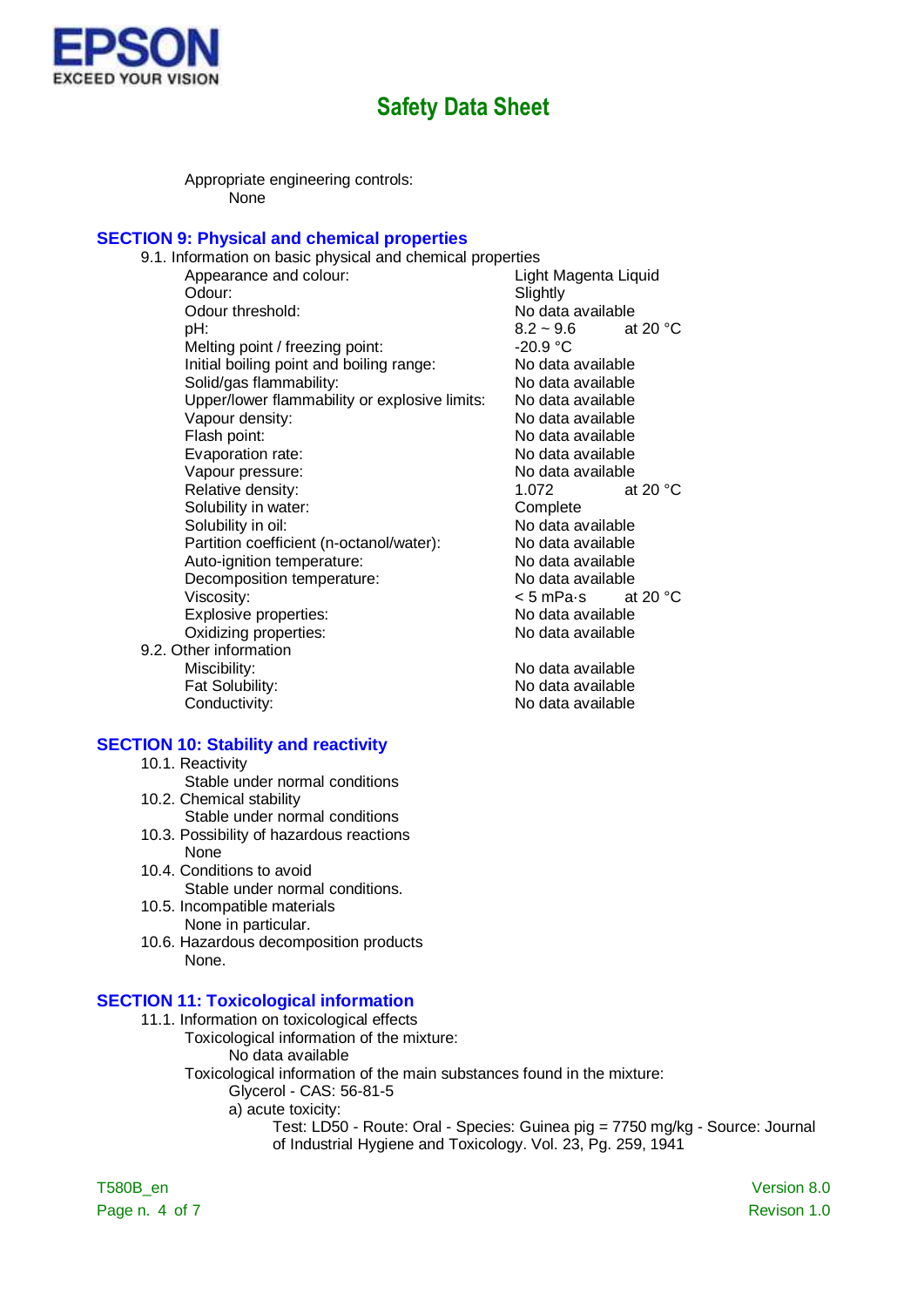

Test: LDLo - Route: Oral - Species: Human = 1428 mg/kg - Source: "Toxicology of Drugs and Chemicals," Deichmann, W.B., New York, Academic Press, Inc., 1969Vol. -, Pg. 288, 1969. - Notes: BEHAVIORAL: HEADACHE GASTROINTESTINAL: NAUSEA OR VOMITING

Triethanol amine - CAS: 102-71-6

a) acute toxicity:

Test: LD50 - Route: Oral - Species: Guinea pig = 2200 mg/kg - Source: "Toxicometric Parameters of Industrial Toxic Chemicals Under Single Exposure," Izmerov, N.F., et al., Moscow, Centre of International Projects, GKNT, 1982Vol. -, Pg. 114, 1982.

Test: LD50 - Route: Oral - Species: Mouse = 5846 mg/kg - Source: Science Reports of the Research Institutes, Tohoku University, Series C: Medicine. Vol. 36(1-4), Pg. 10, 1989. - Notes: GASTROINTESTINAL: "HYPERMOTILITY, DIARRHEA" KIDNEY, URETER, AND BLADDER: OTHER CHANGES BEHAVIORAL: CONVULSIONS OR EFFECT ON SEIZURE THRESHOLD

If not differently specified, the information required in Regulation (EU) 2015/830 listed below must be considered as 'No data available':

- a) acute toxicity;
- b) skin corrosion/irritation;
- c) serious eye damage/irritation;
- d) respiratory or skin sensitisation;
- e) germ cell mutagenicity;
- f) carcinogenicity;
- g) reproductive toxicity;
- h) STOT-single exposure;
- i) STOT-repeated exposure;
- j) aspiration hazard.

### **SECTION 12: Ecological information**

- 12.1. Toxicity
	- Adopt good working practices, so that the product is not released into the environment. No data available
- 12.2. Persistence and degradability No data available
- 12.3. Bioaccumulative potential No data available
- 12.4. Mobility in soil
	- No data available
- 12.5. Results of PBT and vPvB assessment vPvB Substances: None - PBT Substances: None
- 12.6. Other adverse effects None

### **SECTION 13: Disposal considerations**

13.1. Waste treatment methods

Recover if possible. In so doing, comply with the local and national regulations currently in force.

### **SECTION 14: Transport information**

- 14.1. UN number
	- Not classified as dangerous in the meaning of transport regulations.
- 14.2. UN proper shipping name No data available

Page n. 5 of 7 Revison 1.0

T580B\_en Version 8.0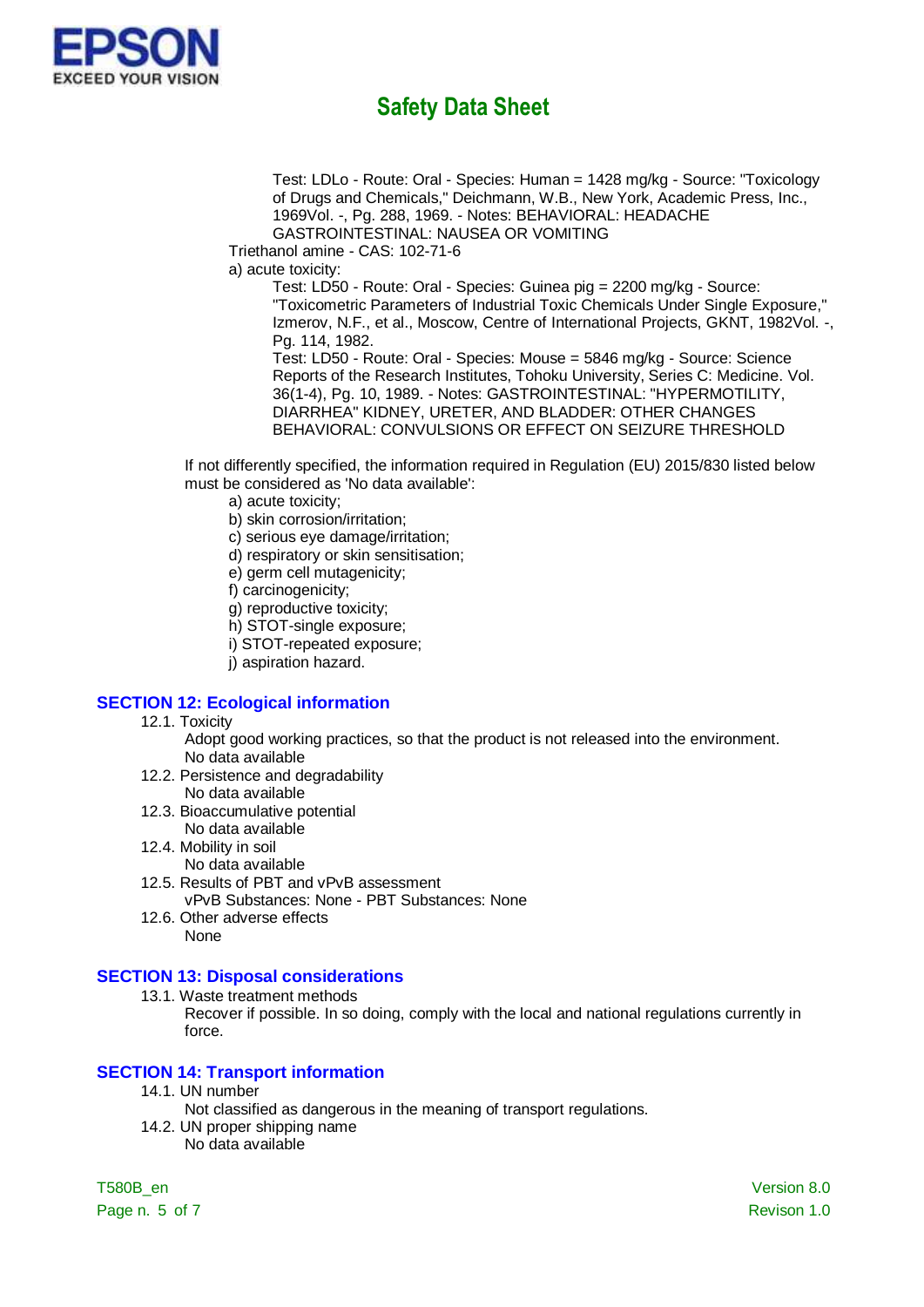

- 14.3. Transport hazard class(es) No data available
- 14.4. Packing group
- No data available 14.5. Environmental hazards
	- No data available
- 14.6. Special precautions for user No data available
- 14.7. Transport in bulk according to Annex II of MARPOL73/78 and the IBC Code No data available

# **SECTION 15: Regulatory information**

15.1. Safety, health and environmental regulations/legislation specific for the substance or mixture Dir. 98/24/EC (Risks related to chemical agents at work) Dir. 2000/39/EC (Occupational exposure limit values) Regulation (EC) n. 1907/2006 (REACH) Regulation (EC) n. 1272/2008 (CLP) Regulation (EC) n. 790/2009 (ATP 1 CLP) and (EU) n. 758/2013 Regulation (EU) 2015/830 Regulation (EU) n. 286/2011 (ATP 2 CLP) Regulation (EU) n. 618/2012 (ATP 3 CLP) Regulation (EU) n. 487/2013 (ATP 4 CLP) Regulation (EU) n. 944/2013 (ATP 5 CLP) Regulation (EU) n. 605/2014 (ATP 6 CLP) Restrictions related to the product or the substances contained according to Annex XVII Regulation (EC) 1907/2006 (REACH) and subsequent modifications: Restrictions related to the product: No restriction. Restrictions related to the substances contained: No restriction. Where applicable, refer to the following regulatory provisions : Directive 2003/105/CE ('Activities linked to risks of serious accidents') and subsequent amendments. Regulation (EC) nr 648/2004 (detergents). 1999/13/EC (VOC directive) Provisions related to directives 82/501/EC(Seveso), 96/82/EC(Seveso II):

No data available

15.2. Chemical safety assessment No

# **SECTION 16: Other information**

- Full text of phrases referred to in Section 3:
	- H302 Harmful if swallowed.
	- H315 Causes skin irritation.
	- H318 Causes serious eye damage.
	- H317 May cause an allergic skin reaction.
	- H400 Very toxic to aquatic life.

| <b>Hazard class and</b><br>hazard category | Code       | <b>Description</b>                |
|--------------------------------------------|------------|-----------------------------------|
| Acute Tox, 4                               | 3.1/4/Oral | Acute toxicity (oral), Category 4 |
| ⊦Skin Irrit. 2                             | 3.2/2      | Skin irritation, Category 2       |
| Eve Dam, 1                                 | 3.3/1      | Serious eye damage, Category 1    |